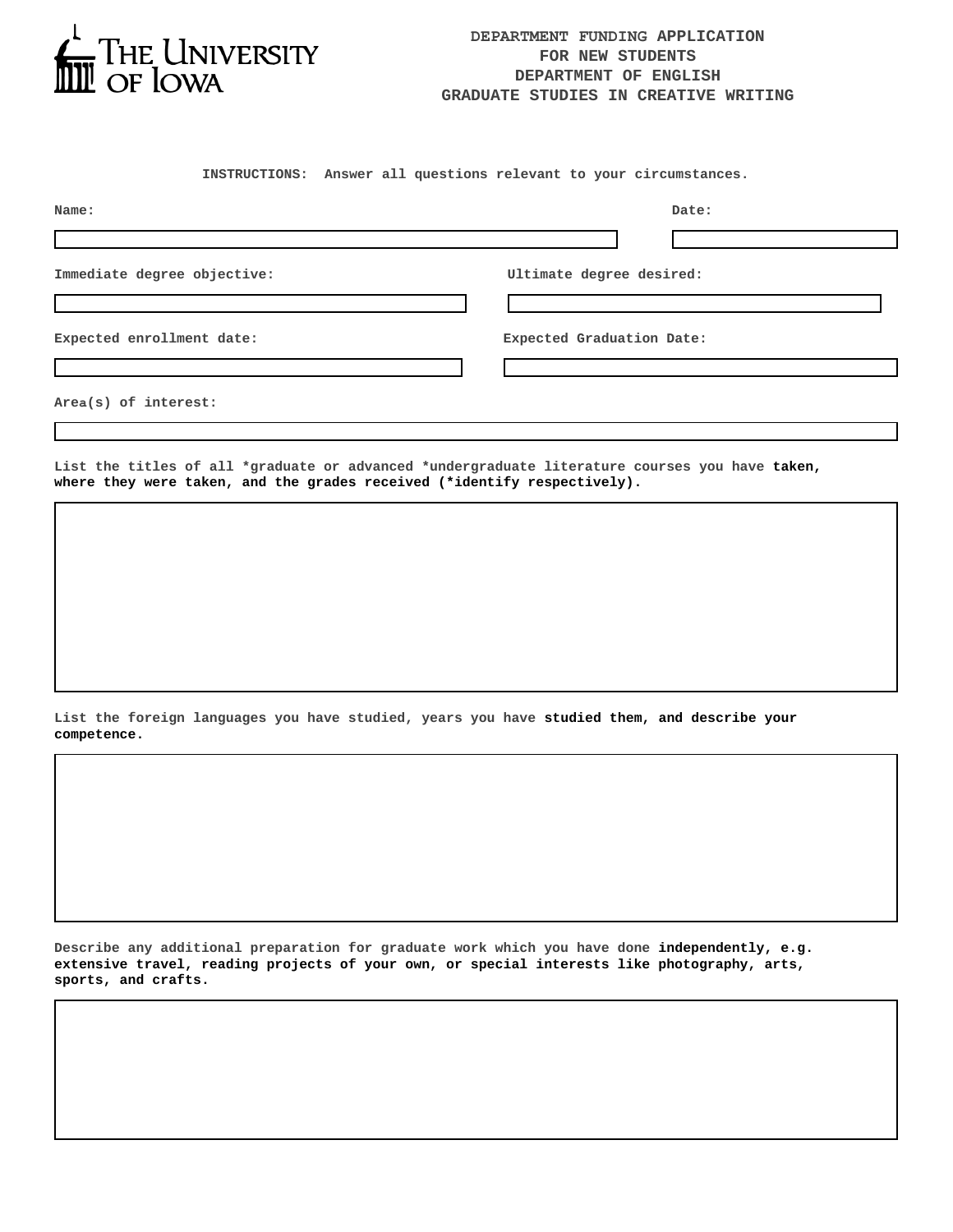**What other subjects have you studied intensively in college or graduate school?**

**What kinds of writing have you done outside of class--such as poetry, fiction or journalism?**

**List academic and non-academic honors and awards received. Include where degree(s) conferred.**

**List any previous teaching experience.**

**List any other graduate or professional schools to which you are applying.**

**What are your reasons for applying to Iowa?**